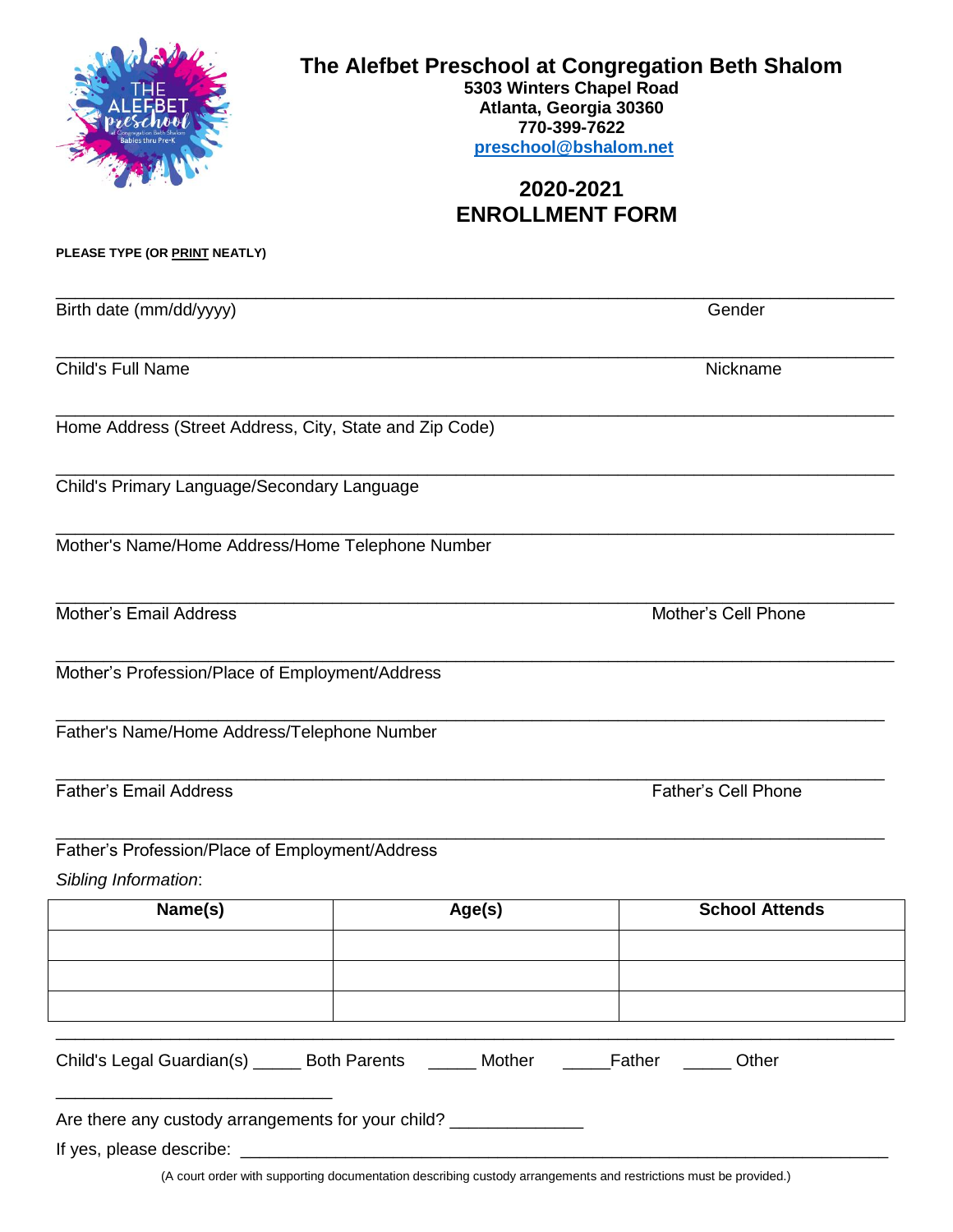**Pick up/Drop off Authorizations:** Bright from the Start requires a minimum of one person other than a parent and/or guardian. My child may be released to the person(s) signing this agreement or to the following. This includes nannies and babysitters:

| Name/and relationship | <b>Address</b><br>(include complete street address, city, state and zip) | Cell<br># |
|-----------------------|--------------------------------------------------------------------------|-----------|
|                       |                                                                          |           |
|                       |                                                                          |           |
|                       |                                                                          |           |
|                       |                                                                          |           |
|                       |                                                                          |           |
|                       |                                                                          |           |
|                       |                                                                          |           |
|                       |                                                                          |           |

**Emergency Contacts:** Persons to contact in case of an emergency when parents cannot be reached. These people are authorized to make medical decisions concerning my child. Bright from the Start requires a minimum of one person other than a parent and/or guardian.

| Name/and relationship | <b>Address</b><br>(include complete street address, city, state and zip) | Cell<br># |
|-----------------------|--------------------------------------------------------------------------|-----------|
|                       |                                                                          |           |
|                       |                                                                          |           |
|                       |                                                                          |           |
|                       |                                                                          |           |
|                       |                                                                          |           |
|                       |                                                                          |           |
|                       |                                                                          |           |
|                       |                                                                          |           |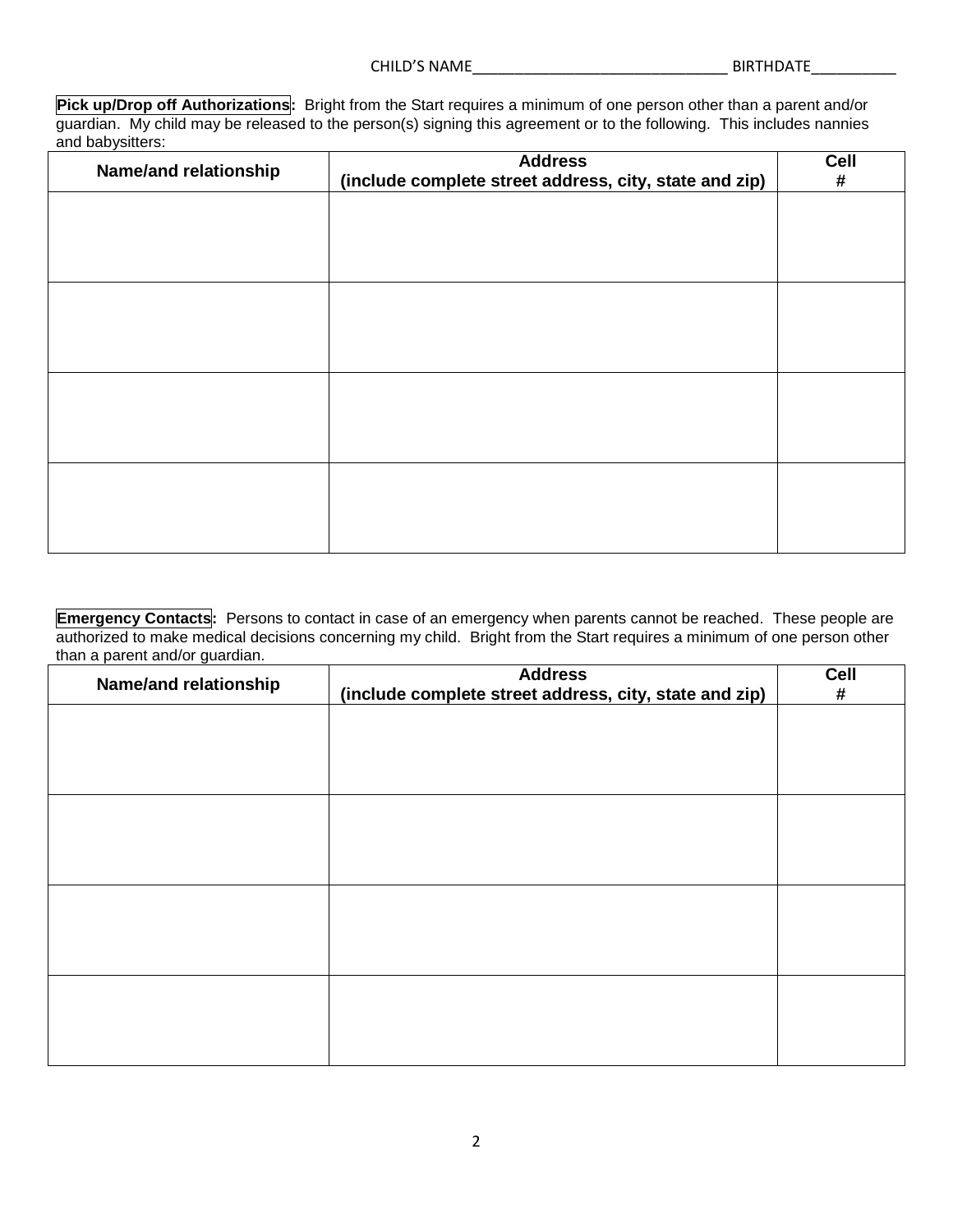| <b>CHILD'S NAME</b> |  |
|---------------------|--|
|                     |  |

### **HEALTH INFORMATION**

| Pediatrician or child's primary health care source name                                                                                                                                        | Phone number                                      |
|------------------------------------------------------------------------------------------------------------------------------------------------------------------------------------------------|---------------------------------------------------|
| Dentist name                                                                                                                                                                                   | Phone number                                      |
|                                                                                                                                                                                                |                                                   |
| Does your child have any allergies or food restrictions?<br><u> Letting 1500</u> for the set of search based and attach care                                                                   |                                                   |
|                                                                                                                                                                                                |                                                   |
| Does your child have any diagnosed special needs or medical conditions? __________ If yes, please                                                                                              |                                                   |
| Are your child's activities restricted by any special needs, medical or other conditions? __________ If yes,                                                                                   |                                                   |
| The following special accommodation(s) may be required to most effectively meet my child's needs while at                                                                                      |                                                   |
| My child is currently on medication(s) prescribed for long-term continuous use and/or has the following pre-<br>existing illness, allergies, or health concerns unmentioned above: ______ NONE |                                                   |
| Other Helpful Information:                                                                                                                                                                     |                                                   |
| <b>MEDICAL INSURANCE INFORMATION</b>                                                                                                                                                           |                                                   |
|                                                                                                                                                                                                |                                                   |
|                                                                                                                                                                                                |                                                   |
|                                                                                                                                                                                                | Member Service Phone Number _____________________ |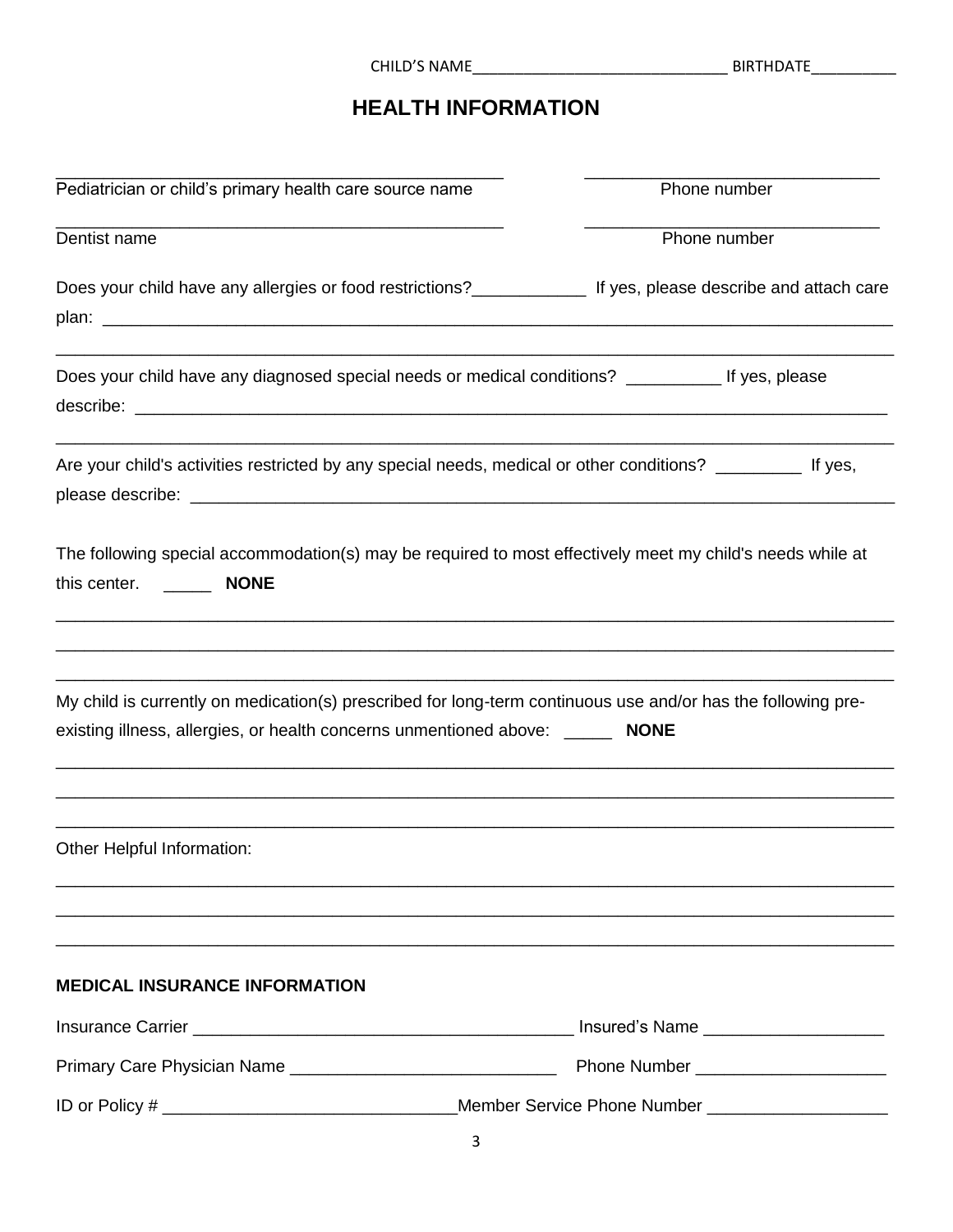### **EMERGENCY MEDICAL AUTHORIZATION**

Child's Full Name

Should \_\_\_\_\_\_\_\_\_\_\_\_\_\_\_\_\_\_\_\_\_\_\_\_\_\_\_\_\_\_\_\_\_\_\_\_\_\_\_\_\_\_\_\_\_\_ suffer an injury or illness while in the

care of The Alefbet Preschool and the facility is unable to contact me/us immediately, it shall be authorized to secure such medical attention and care for the child as may be necessary. I/We agree to keep the facility informed of changes in telephone numbers, etc. where I/We can be reached. The facility agrees to keep me informed of any incidents requiring professional medical attention involving my child. Permission is granted to take my child to the nearest appropriate medical facility, and the facility and its medical staff have my authorization to provide treatment that a physician deems necessary for the well being of my child. I agree to accept the financial responsibility for all medical and transportation expenses incurred.

#### \_\_\_\_\_\_\_\_\_\_\_\_\_\_\_\_\_\_\_\_\_\_\_\_\_\_\_\_\_\_\_\_\_\_\_\_\_\_\_\_\_\_\_\_\_\_\_\_\_\_\_\_\_\_\_\_\_\_\_\_\_\_\_\_\_\_\_\_\_\_\_\_\_\_\_\_\_\_\_\_\_\_\_\_ Signature of Parent/Guardian (on behalf of both parents/guardians) Date (mm/dd/yyyy) Telephone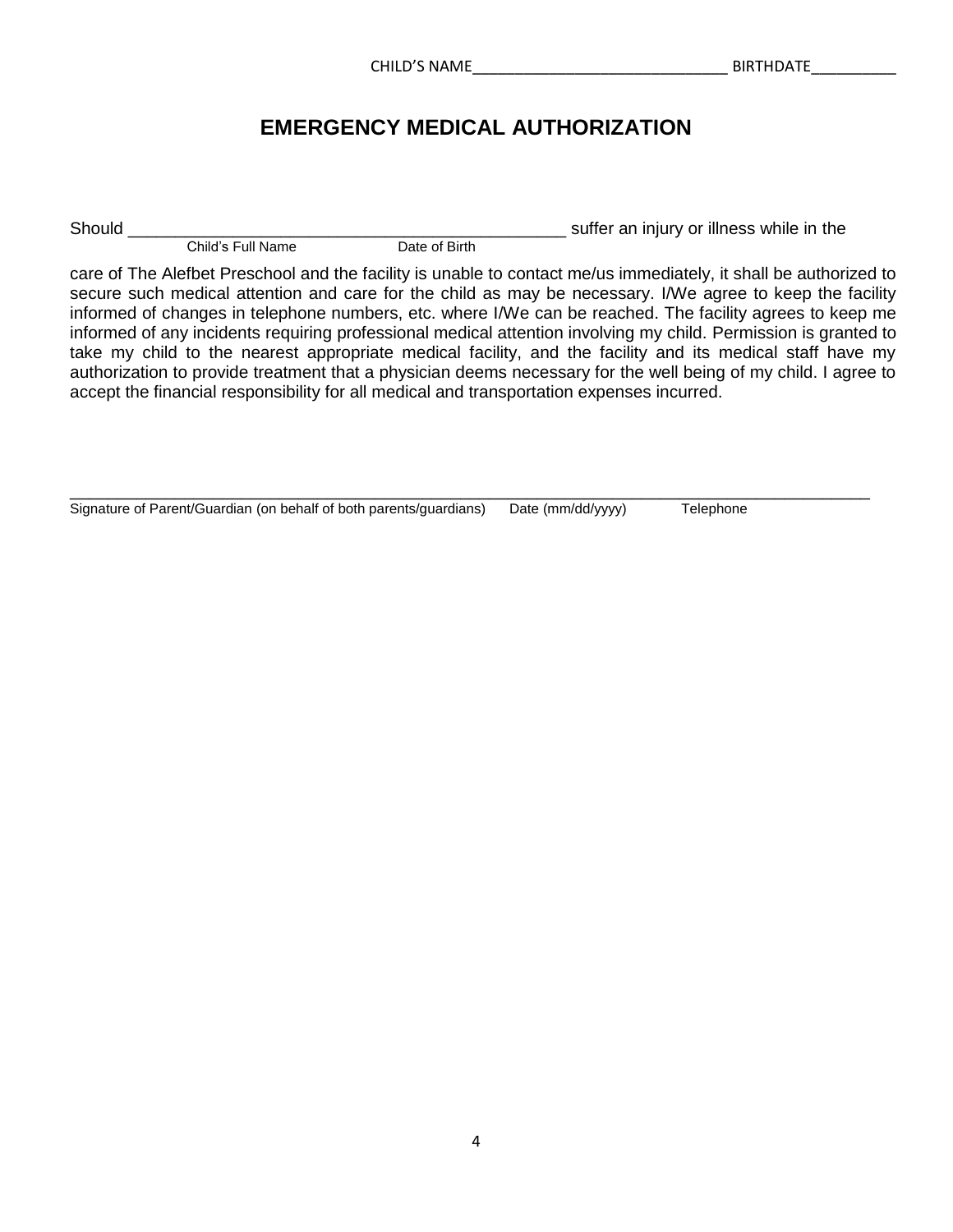# **HEALTH STATEMENT FORM**

## **\*\*\*ONLY TO BE COMPLETED BY CHILD'S PHYSICIAN**\*\*\*

### **Please check all that apply:**

| This child<br>practice on a regular basis and receives annual physical examinations. This child appears to<br>have no significant health issues that I feel should keep this child from<br>attending preschool at this time. | is followed in this |
|------------------------------------------------------------------------------------------------------------------------------------------------------------------------------------------------------------------------------|---------------------|
| It is my recommendation that this child _______<br><b>NOT</b> be put in preschool at this time due to health related issues.                                                                                                 |                     |
| The Certificate of Immunization with an expiration date is included with this form.                                                                                                                                          |                     |

Sincerely,

(Physician's Signature)

\_\_\_\_\_\_\_\_\_\_\_\_\_\_\_\_\_\_\_\_\_\_\_\_\_\_\_\_\_\_\_\_\_\_

(Physician's Office Stamp)

(Date)

**\*\*\*This Health Statement is to be filled out, updated, and submitted to the preschool annually.**

 $\overline{\phantom{a}}$  , which is a set of the set of the set of the set of the set of the set of the set of the set of the set of the set of the set of the set of the set of the set of the set of the set of the set of the set of th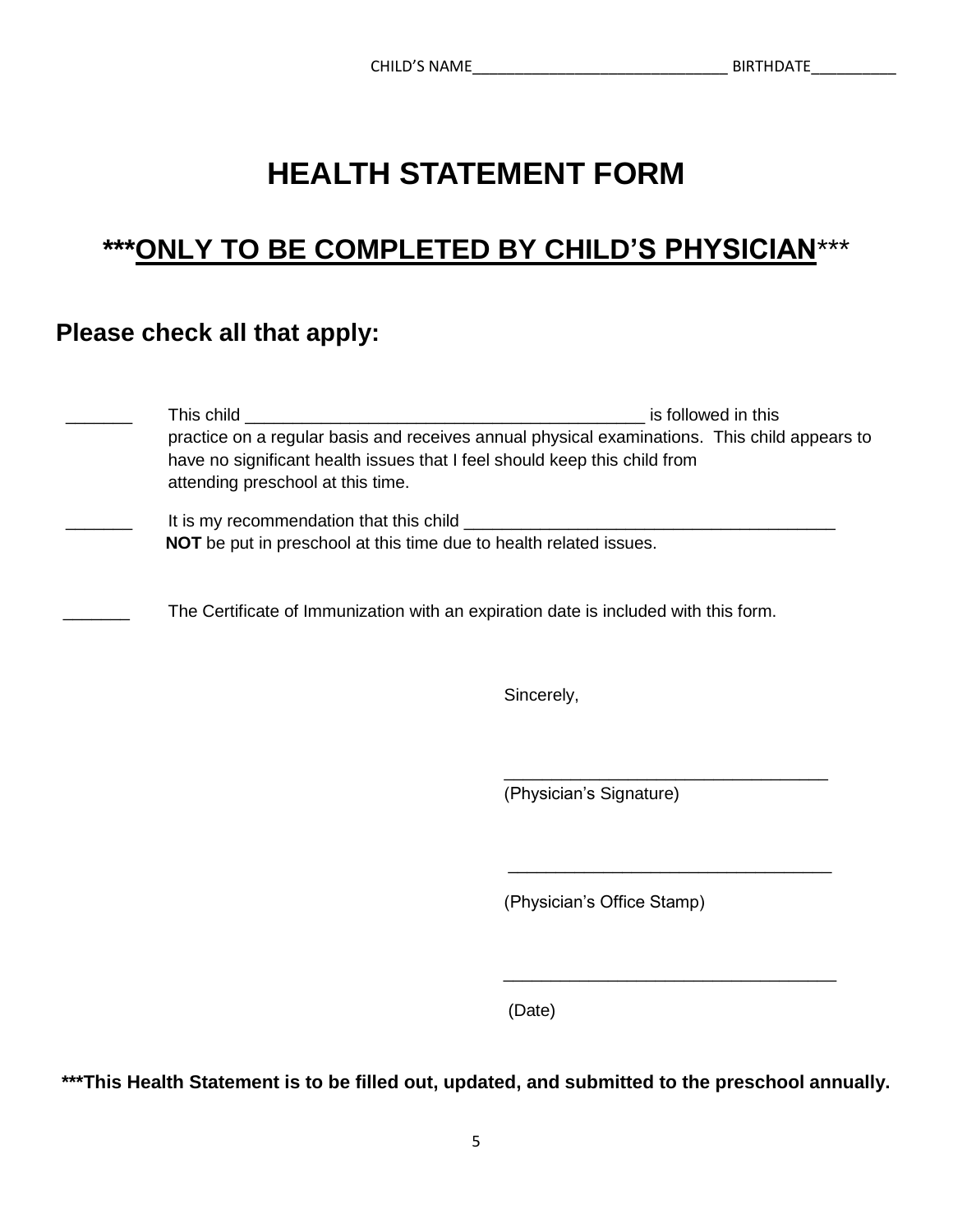### **FAMILY AGREEMENT**

**PLEASE CHECK ALL THAT APPLY:** The center agrees to obtain written authorization from me before my child participates in routine transportation, field trips, special activities away from the facility, and water-related activities occurring in water that is more than two (2) feet deep.

**1. TRANSPORTATION:** I hereby \_\_\_\_\_ give \_\_\_\_\_ do not give − consent for my child to be transported and

supervised by the operation's employees for emergency care

**FIELD TRIPS:** I hereby \_\_\_\_\_give \_\_\_\_\_do not give − my consent for my child to participate in Field Trips transported by parent volunteer drivers. (This is for four year old classes only. Toddlers, Twos, and Threes do not participate on off premises field trips) Though I/we hereby grant to The Alefbet Preschool and any designated drive permission to transport my/our child to and from Alefbet Preschool on field trips and for special events, Field Trip Authorization Forms. Car seats and this year's school t-shirt are **REQUIRED** for each field trip or special event occurring away from the Preschool. My/our child will NOT be allowed to go with the rest of the class on a field trip if the Field Trip Authorization Form is not signed in advance of any trip. While the Preschool provides field trips for the children, it is my/our responsibility to be sure that the specific Field Trip Authorization Forms are signed for each trip and to volunteer to assist in transporting children on said trips.

#### **2. Parent's Comments:**

**3. WATER ACTIVITIES:** I hereby \_\_\_\_\_ give \_\_\_\_\_do not give − my consent for my child to participate in

water activities: exprinkler play by splashing/wading pools table play

**4. VIDEO/PHOTOGRAPHY:** I give permission for my child to be photographed and videotaped for use by or on behalf of the facility for educational, training, curriculum, marketing and similar purposes. Yes No

**5. DAYS/HOURS:** The Alefbet Preschool agrees to provide day care for my child on: (check all that apply) \_\_\_\_\_**Monday** \_\_\_\_\_**Tuesday** \_\_\_\_\_ **Wednesday** \_\_\_\_\_**Thursday** \_\_\_\_\_**Friday**  from \_\_\_\_\_\_\_\_\_\_\_\_\_\_\_\_a.m. to \_\_\_\_\_\_\_\_\_\_\_\_\_\_\_\_\_\_\_\_\_p.m.

**6. MEALS:** My child will participate in the following meal plan (check applicable snacks):

\_\_\_\_\_ **Morning Snack** \_\_\_\_\_ **Afternoon Snack** 

**7. MEDICATION AUTHORIZATION:** We do not dispense medication at school. If there is an extenuating circumstance, before any medication is dispensed to my child, I will provide a doctor's note along with authorization, which includes: date, name of child, name of medication, prescription number, if any; dosage; date and time of day medication is to be given. Medicine will be in the original container with my child's name marked on it.

**8. SAFETY:** My child will not be allowed to enter or leave the facility without being escorted by the parent(s), person authorized by parent(s), or facility personnel and further that the authorized pick up person will be advised of carpool regulations by the parent and agree to follow those rules.

**9. RECORDS:** I acknowledge it is my responsibility to keep my child's records current to reflect any significant changes as they occur, e.g. telephone numbers, work location, emergency contacts, child's physician, child's health status, infant feeding plans and immunization records, etc.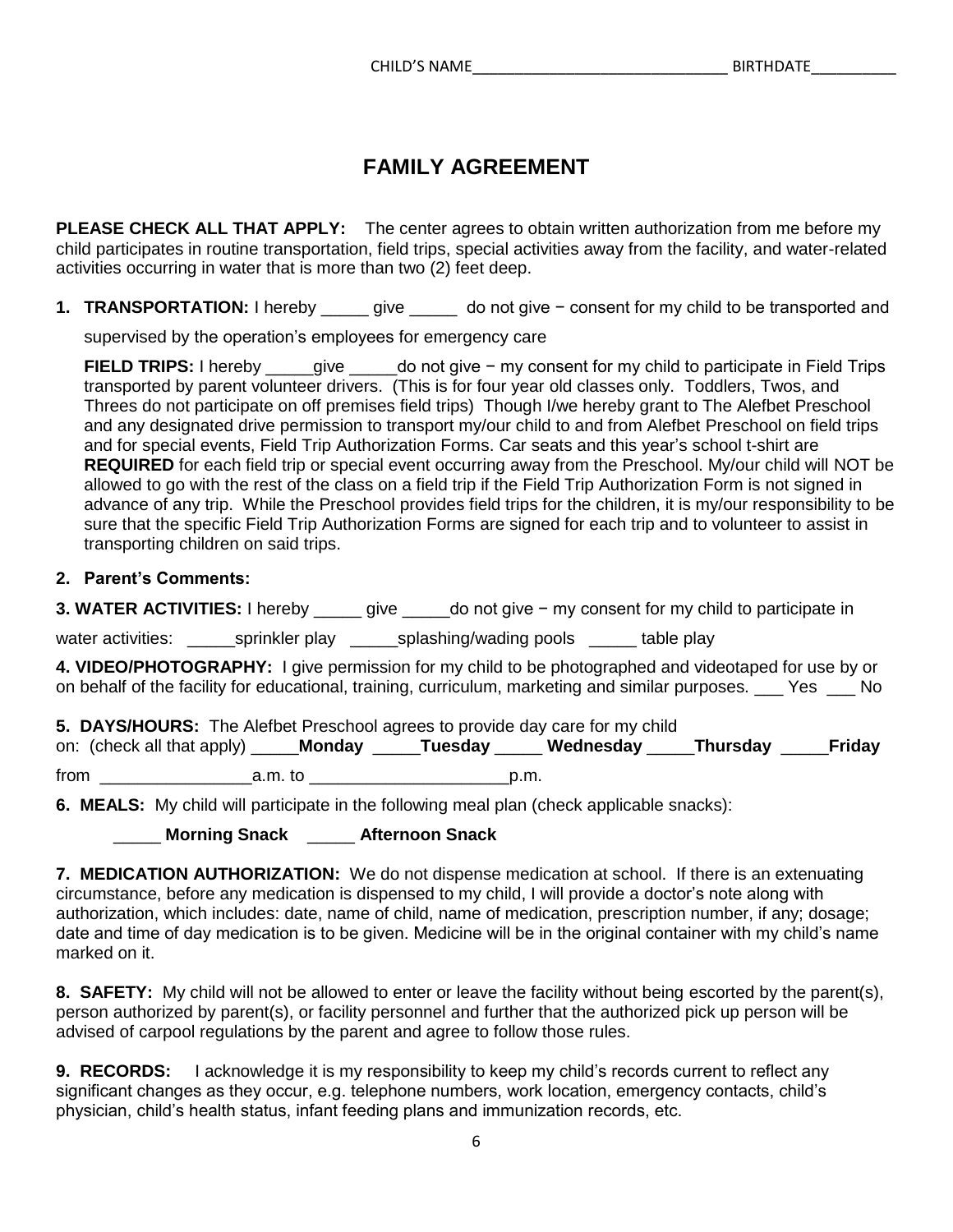**10. INCIDENT REPORTS:** The facility agrees to keep me informed of any incidents, including illnesses, injuries, adverse reactions to medications, exposure to communicable disease, which include my child.

**11. FOOD:** I/we understand that no food may be brought into the synagogue building unless the Director has approved it first and it has a U with a circle around it on it. A plain K is not considered a kosher certification. Also, we will agree to follow the designated USDA lunch guideline outlined in the preschools parent policy and procedure manual.

**12. PHYSICAL THREAT:** I/we understand that when the Alefbet Preschool assesses a child to be a physical danger to other children, it reserves the right to ask the parents to withdraw the child within the time frame set forth by the Preschool Director. I/we understand that the Preschool will provide every opportunity to work with the parents and the child to improve the behavior so that the child is no longer a physical threat to the children. I/we understand that as parents it is our responsibility to be cooperative in making every effort to work with the school to improve the behavior. I/we understand that if we are not cooperative and the behavior continues the Preschool reserves the right to ask the parents to withdraw the child immediately.

#### **13. COMPLETION OF REGISTRATION, INFORMATION, AND PAYMENTS:**

Registration must be fully completed prior to the first day of school. I will notify The Alefbet Preschool and update all medical, family and other information previously provided as part of the registration of my child. Medical, family and other information may be shared among The Alefbet Preschool where necessary for registration. Additional registration information or materials may be needed to comply with local licensing requirements. Where applicable, all registration fees and/or tuition fees must be paid in connection with the registration of my child and use of the program.

**14. RELEASE OF THE ALEFBET PRESCHOOL:** In consideration of the registration of my child, I release The Alefbet Preschool and their related companies, directors, officers, employees and agents, from any claims, losses, damages or costs (including attorneys' fees) caused by or arising from my child's registration, use of the Center, or participation in the programs and activities conducted by The Alefbet Preschool other than to the extent caused by the negligent or willful misconduct of The Alefbet Preschool and their related companies, directors, officers, employees and agents.

#### **15. PARENT HANDBOOK, POLICIES AND PROCEDURES, USE OF CENTER:**

I have received, reviewed and understand the Parent Handbook and related information concerning The Alefbet Preschool and the child care services provided by The Alefbet Preschool. I will use the program in accordance with the terms of the Parent Handbook and The Alefbet Preschool policies and procedures made available at the Center. Use of the Center and the child care services may be denied in the event I do not comply with the terms of this Agreement, or when determined by The Alefbet Preschool to be in the best interests of my child or the children using the Center. The availability of the Center and the child care services are subject to change at any time.

I understand that the Preschool will advise me of my child's progress and issues relating to my child's care as well as any individual practices concerning my child's special needs. I also understand that my participation is encouraged in facility activities.

I acknowledge receipt of the facility's operational policies including those for discipline and guidance.

| Signature (Parent/Guardian) | <b>Date</b> |
|-----------------------------|-------------|
| Signature (Parent/Guardian) | つate        |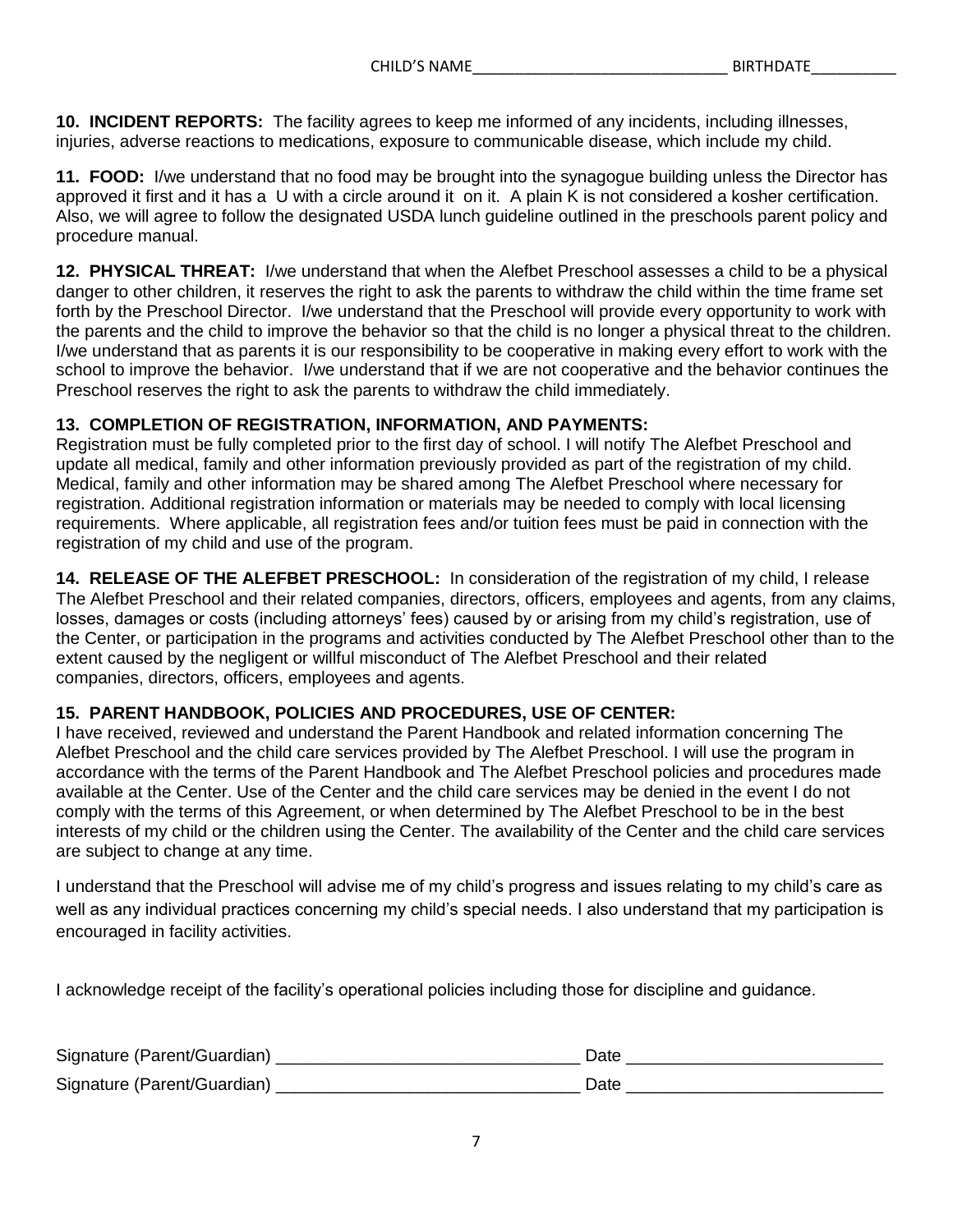CHILD'S NAME\_\_\_\_\_\_\_\_\_\_\_\_\_\_\_\_\_\_\_\_\_\_\_\_\_\_\_\_\_\_ BIRTHDATE\_\_\_\_\_\_\_\_\_\_

**DOES YOUR CHILD HAVE ASTHMA? \_\_\_\_\_Yes \_\_\_\_\_No**

### **EVEN IF YOUR CHILD DOES NOT HAVE ASTHMA, YOU MUST SIGN AND DATE AT THE BOTTOM OF THE PAGE.**

#### **16. THIS IS A RELEASE AND WAIVER OF LIABILITY FOR ADMINISTERING AN ASTHMA INHALER TO CHILDREN WITH ASTHMA** (Release) between The Alefbet Preschool and

(parent(s)/guardian(s) name) who are the Parent(s)/Guardian(s) of (child's name). \_\_\_\_\_\_\_\_\_\_\_\_\_\_\_\_\_\_\_\_\_\_\_\_\_\_\_\_\_(parent(s)/guardian(s) name) have requested The Alefbet Preschool provide emergency treatment for their child at The Alefbet Preschool and take certain actions described in the child's "Authorization for Care of Children with Asthma" (Authorization), which is attached to this Release and is hereby incorporated by reference.

#### **THE PARTIES AGREE THAT:**

1. \_\_\_\_\_\_\_\_\_\_\_\_\_\_\_\_\_\_\_\_\_\_ (parent(s)/guardian(s) name)releases The Alefbet Preschool and its officers, employees or agents from all liability which may arise as a result of The Alefbet Preschool administering asthma treatment or following the directions in the Authorization (including any additional physician's instructions or clarifications) as long as such employees or agents exercise reasonable care in taking such actions. \_\_\_\_\_\_\_\_\_\_\_\_\_\_\_\_\_\_\_\_(parent(s)/guardian(s) name) also releases Congregation Beth Shalom and its officers, employees or agents from all liability arising out of the use of any materials and/or equipment supplied by the parent(s)/guardian(s) in connection with the asthma treatment as long as such employees or agents exercise reasonable care in the use of such materials or equipment.

2. This Release shall be governed by the laws of the State of Georgia, where The Alefbet Preschool is located.

## **ALL PARENTS—PLEASE SIGN BELOW**

---------------------------------------------------------------------------------------------------------------------------------------------------

#### **EVEN IF YOUR CHILD DOES NOT HAVE ASTHMA, THE FOLLOWING MUST BE SIGNED AND DATED.**

I acknowledge receipt of the facility's operational policies including those for discipline and guidance.

Signature (Parent/Guardian) \_\_\_\_\_\_\_\_\_\_\_\_\_\_\_\_\_\_\_\_\_\_\_\_\_\_\_\_\_\_\_\_\_\_\_\_\_\_\_\_\_\_\_\_\_\_\_Date \_\_\_\_\_\_\_\_\_\_\_\_

Signature (Parent/Guardian) \_\_\_\_\_\_\_\_\_\_\_\_\_\_\_\_\_\_\_\_\_\_\_\_\_\_\_\_\_\_\_\_\_\_\_\_\_\_\_\_\_\_\_\_\_\_\_ Date \_\_\_\_\_\_\_\_\_\_\_\_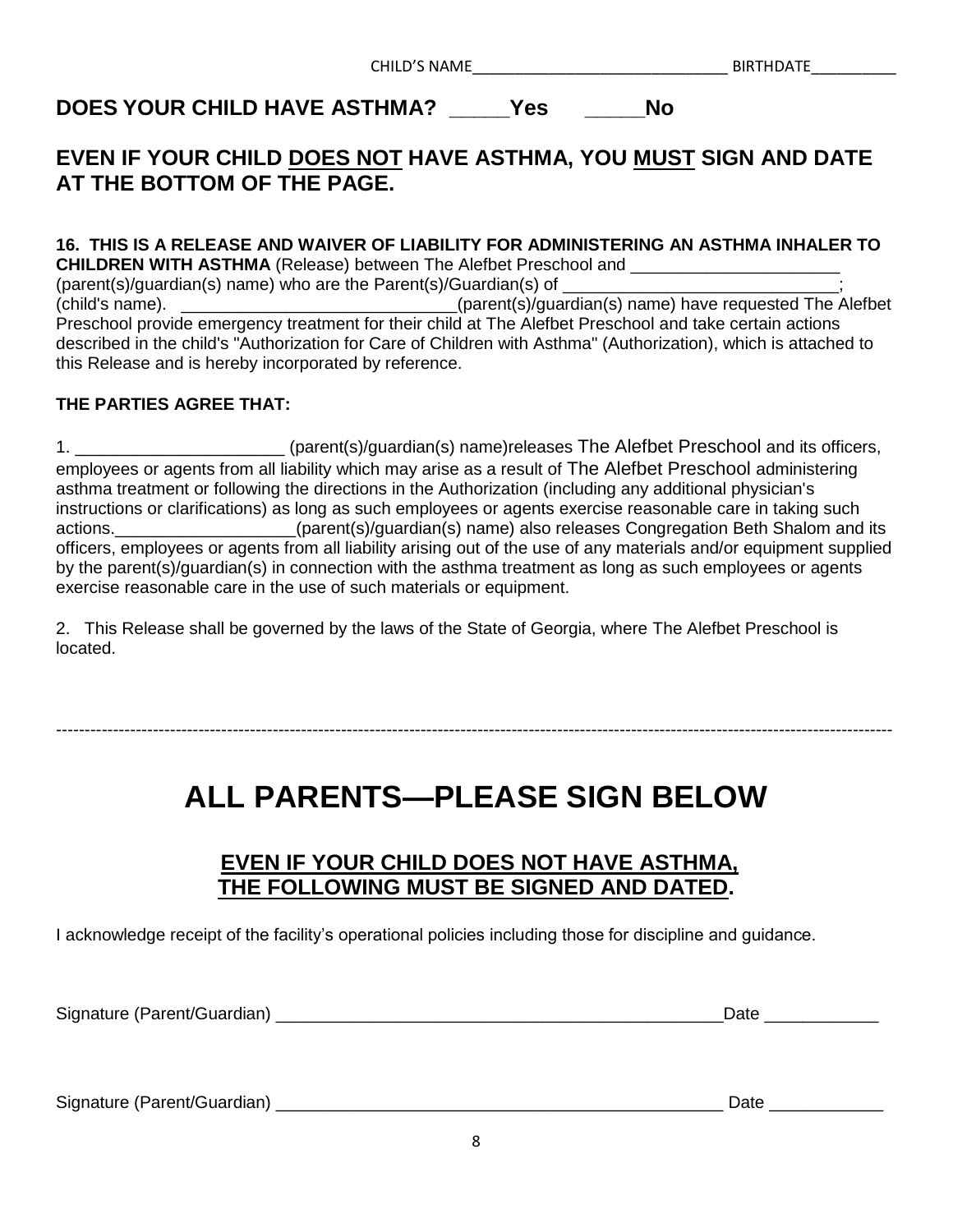#### **AUTHORIZATION TO DISPENSE EXTERNAL PREPARATIONS**

#### **590-1-1-.20(1)**

**Parental Authorization**: Except for first aid, personnel shall not dispense prescription or non-prescription medications to a child without specific written authorization from the child's physician or parent. Such authorization will include, when applicable, date; full name of the child; name of the medication; prescription number, if any; dosage; the dates to be given; the time of day to be dispensed; and signature of parent.

I give \_\_\_\_\_\_\_\_\_\_\_\_\_\_\_\_\_\_\_\_\_\_\_\_\_\_\_\_\_\_\_\_\_\_\_\_\_\_\_\_\_\_\_, permission to apply one or more of the following topical ointments/preparations to my child in accordance with the directions on the label of the container.

- \_\_\_\_\_ Baby wipes
- Band-aids
- \_\_\_\_\_\_ Neosporin or similar ointment
- \_\_\_\_\_ Bactine or similar first aid spray
- Sunscreen
- \_\_\_\_\_ Insect repellent
- \_\_\_\_\_ Non-prescription ointment (such as A & D, Desitin, Vaseline)
- \_\_\_\_\_ Baby powder

| Other (please specify) |  |
|------------------------|--|
|------------------------|--|

\_\_\_\_\_\_\_\_\_\_\_\_\_\_\_\_\_\_\_\_\_\_\_\_\_\_\_\_\_\_\_\_\_\_\_\_\_\_\_\_\_\_\_\_\_\_\_\_\_\_\_ \_\_\_\_\_\_\_\_\_\_\_\_\_\_\_\_\_ Parent/Guardian Signature **Date** Date

**\*The center will maintain in child's file**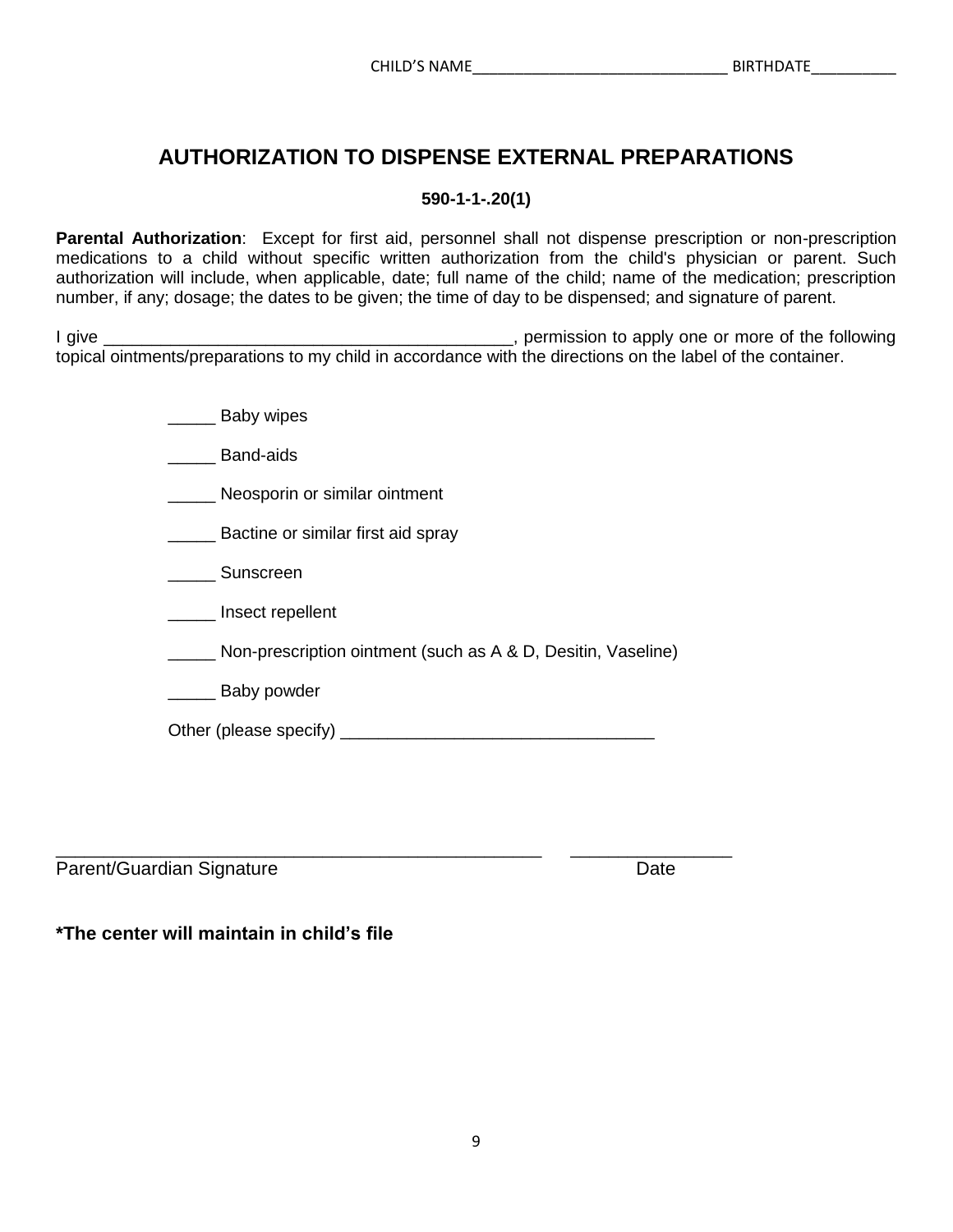### **GENERAL BACKGROUND INFORMATION**

**(We want to learn more about your child)**

| 2. My child is: _______Right-handed ________Left-handed __________ Don't know yet.                                                                                                                                             |  |  |  |
|--------------------------------------------------------------------------------------------------------------------------------------------------------------------------------------------------------------------------------|--|--|--|
| How does your child adjust to new surroundings? ________________________________                                                                                                                                               |  |  |  |
| 3. Does your child have any fears? _____Yes _____No                                                                                                                                                                            |  |  |  |
| If yes, please describe. Letter the control of the control of the control of the control of the control of the control of the control of the control of the control of the control of the control of the control of the contro |  |  |  |
| 4. How does your child react to authority figures (teachers, directors, and other staff members)? _______ Shy<br>______ Reticent ______ Open ______ Cooperative ______Stubborn ______Other _________________________           |  |  |  |
|                                                                                                                                                                                                                                |  |  |  |
| 6. Has your child been in a school setting previously?                                                                                                                                                                         |  |  |  |
|                                                                                                                                                                                                                                |  |  |  |
|                                                                                                                                                                                                                                |  |  |  |
| 7. Please check the activities which your child enjoys:                                                                                                                                                                        |  |  |  |
| ____Building ______Singing ______Dancing ______Climbing ______Playing house ______Tumbling<br>___Drawing _____Painting _____Reading _____Cooking _____Cleaning _____Water play                                                 |  |  |  |
| 8. Does your child have any known food allergies? Is any special diet required for your child?                                                                                                                                 |  |  |  |
| _____Yes ______No (We provide kosher dairy snacks for all children)                                                                                                                                                            |  |  |  |
|                                                                                                                                                                                                                                |  |  |  |
| 9. Does your child nap? __________How many naps a day?____________ Approximate times: ____________<br>Do they sleep through the night? ___________                                                                             |  |  |  |
| 10. What comforts your child when upset? What does your child do to comfort him/herself?                                                                                                                                       |  |  |  |